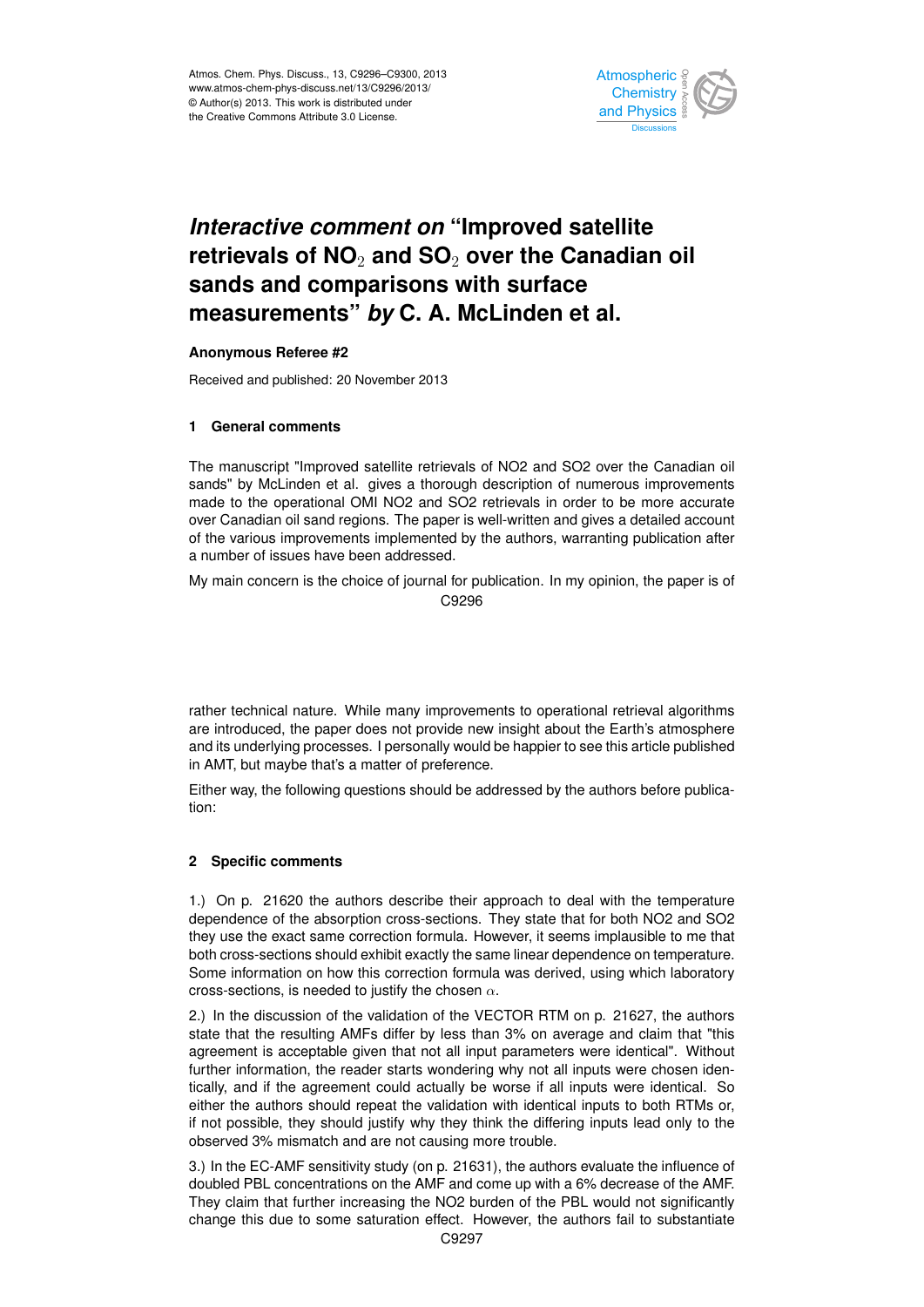this claim by further AMF calulcations for, say, a 3- and 4-fold increased NO2 burden of the PBL. Also, it would be interesting to know by how much emissions have actually increased since 2006.

4.) On p. 21635, the authors try to convert surface vmr to VCD, using CTM profiles. They assume that "the model can adequately capture the spatial and temporal behaviour of this ratio." However, the largest model uncertainties will be due to uncertainties in the emission inventories, impacting mainly the PBL and lower atmosphere. Therefore, I believe that the authors' assumption is not valid. It might be a better approach (and in line with the sensitivity study of the EC-AMF to PBL concentrations) to take the free troposphere profile from a CTM, only varying the PBL content according to the surface vmr, but maybe the authors can better justify their assumption or find a more elegant solution.

5.) In Figure 3, the authors compare their albedo product at the SO2 wavelength for 2005 and 2011. There is a large difference visible between the two plots. The authors should try to explain this trend in surface albedo in the discussion.

### **3 Technical comments**

p. 21614/l. 11: The reference "Nowlan et al. 2011" is not included in the reference list at the end of the article.

p. 21617/Fig. 2: As absorption happens on individual molecules, I would find it more instructive to see the vertical profiles as number density instead of vmr. Also, the shape factor could be calculated using number densities instead of vmr.

p. 21617/l. 7: At the high latitudes of the study area, the LT of OMI overpass is shortly before 13:00. However, I don't expect this to significantly influence the results.

p. 21622/l. 12: For the GOME LER climatology, reference to Koelemeijer et al. 2003 C9298

should be given.

p. 21625/l. 29ff: As the authors state, the discussion of snow albedo seems misplaced in this study. I would prefer if the discussion would not be part of this manuscript. If the authors need treatment of snow albedo in a later study, they should include the discussion then.

p. 21626/l. 11: Proper reference to the data product (publication, dataset name, data availability) of the used O3 columns should be given.

p. 21626/l. 19: A good reference for the aerosol influence on AMFs depending on their relative posititioning is Leitão et al. 2010 (doi:10.5194/amt-3-475-2010).

p. 21626/l. 22: Please give a link/reference to the For McMurray sun photometer measurements.

p. 21630/Eq. 8: The numerator in the third summand under the root should be  $\frac{\epsilon_{Sb}}{2}$ instead of  $\frac{\epsilon_b}{M}$ 

p. 21635/l. 26: The authors should provide information about the temporal representativeness of the WBEA measurements. Are daily averages taken, or only measurements of the LT of OMI overpass (which can be between 12LT and 14LT, depending on the viewing azimuth angle), or OMI overpass +- X minutes, or ...

p. 21636/l. 17: The authors refer to Equation (4), but Eq. 4 is actually about albedo. Either I don't understand why albedo plays a role here, or the reference is wrong.

p. 21649/Table 1: The authors speak of 30 altitude steps from 0 to 16km in 0.5km layers. However, going from 0 to 16 in 0.5 steps yields 33 layers?

p. 21654/Figure 2: In the caption, the authors speak of "number density profiles", while the plot labels speak of "volume mixing ratio". Which is correct?

p. 21655/Figure 3: A fifth panel, showing the data of (b) but integrated to the coarse spatial resolution of (a), would make it easier to compare the authors' albedo calcu